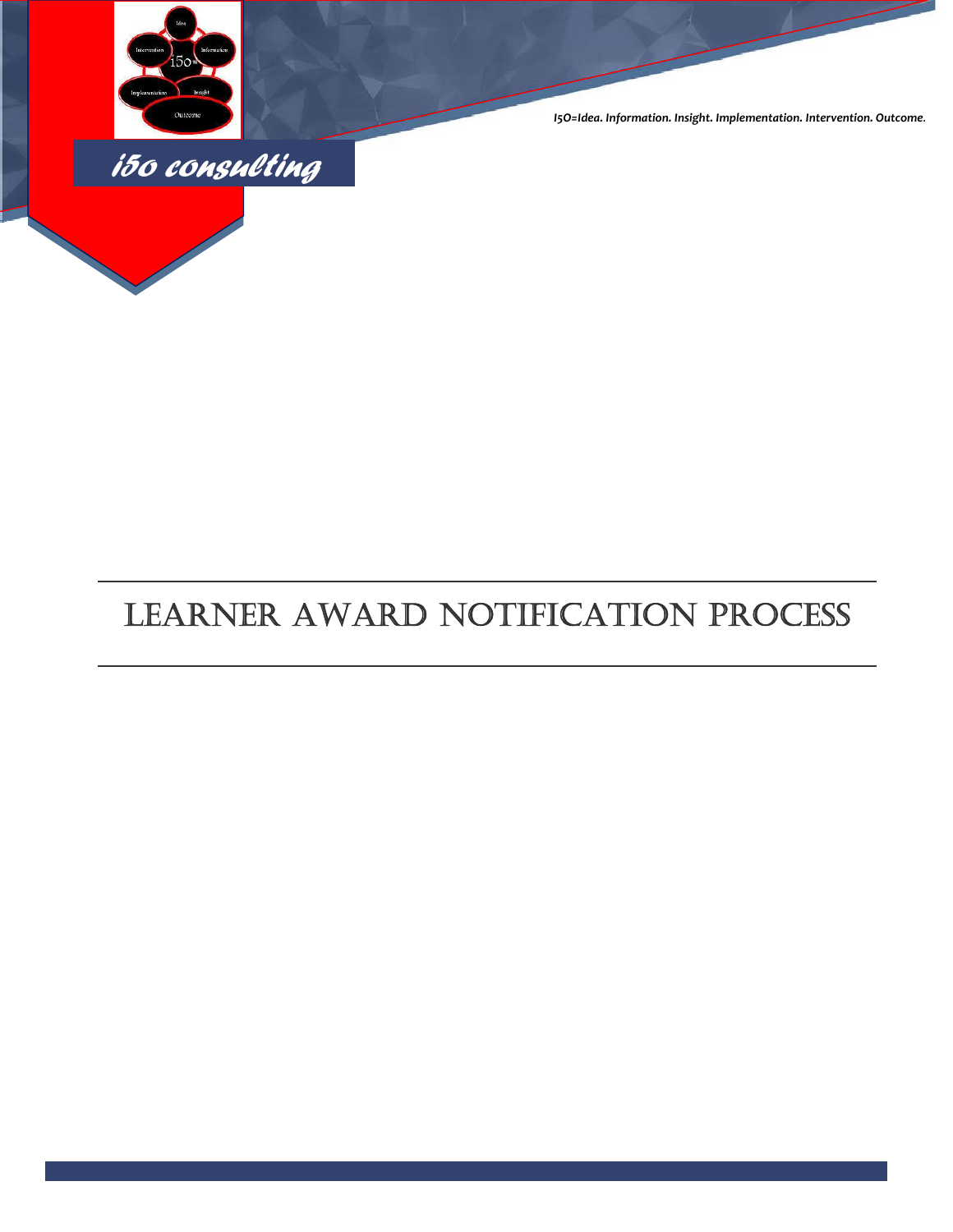## **Table of Contents**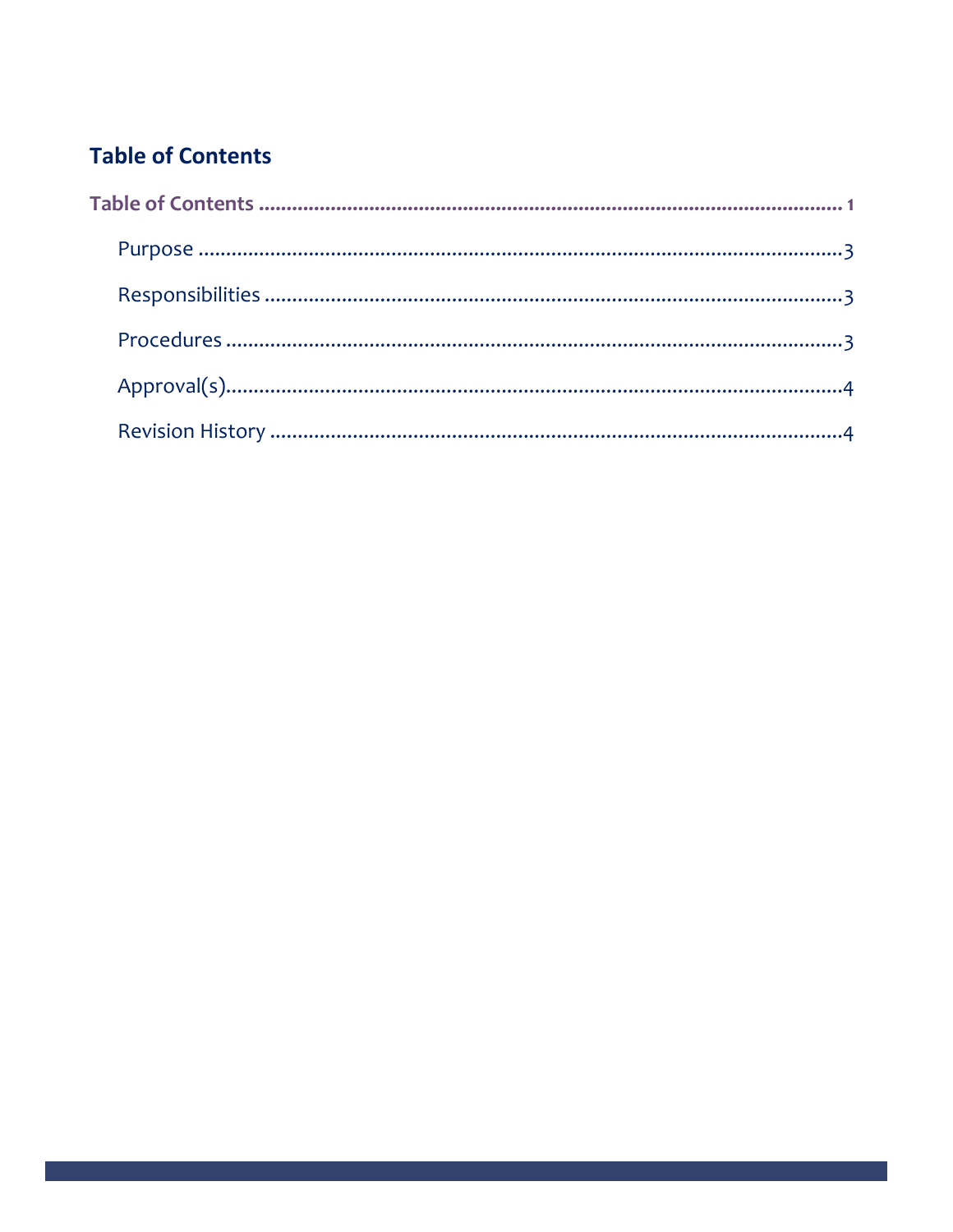## **Purpose**

The purpose of this process is to ensure students are informed of completion of courses and awards of certificate/CEUs.

## **Responsibilities**

The I5O Consulting Services Data Manger is responsible for verifying all learners are notified of their awards.

## **Procedures**

Students are required to complete either assigned graded assignments, quizzes, or both. Upon passage of assessments, instructor informs Data Manger via email of the list of students that have successfully passed the course.

The instructor/facilitator informs participants via email on the status of passage or failure of course with instructions on next steps.

The Data Manager then enters the registration system application and transcribe course attendance and grade for that student and course. An electronic certificate is then issued to student indicating passage and completion of course with information informing student that an official certificate will be mailed to the address supplied during registration.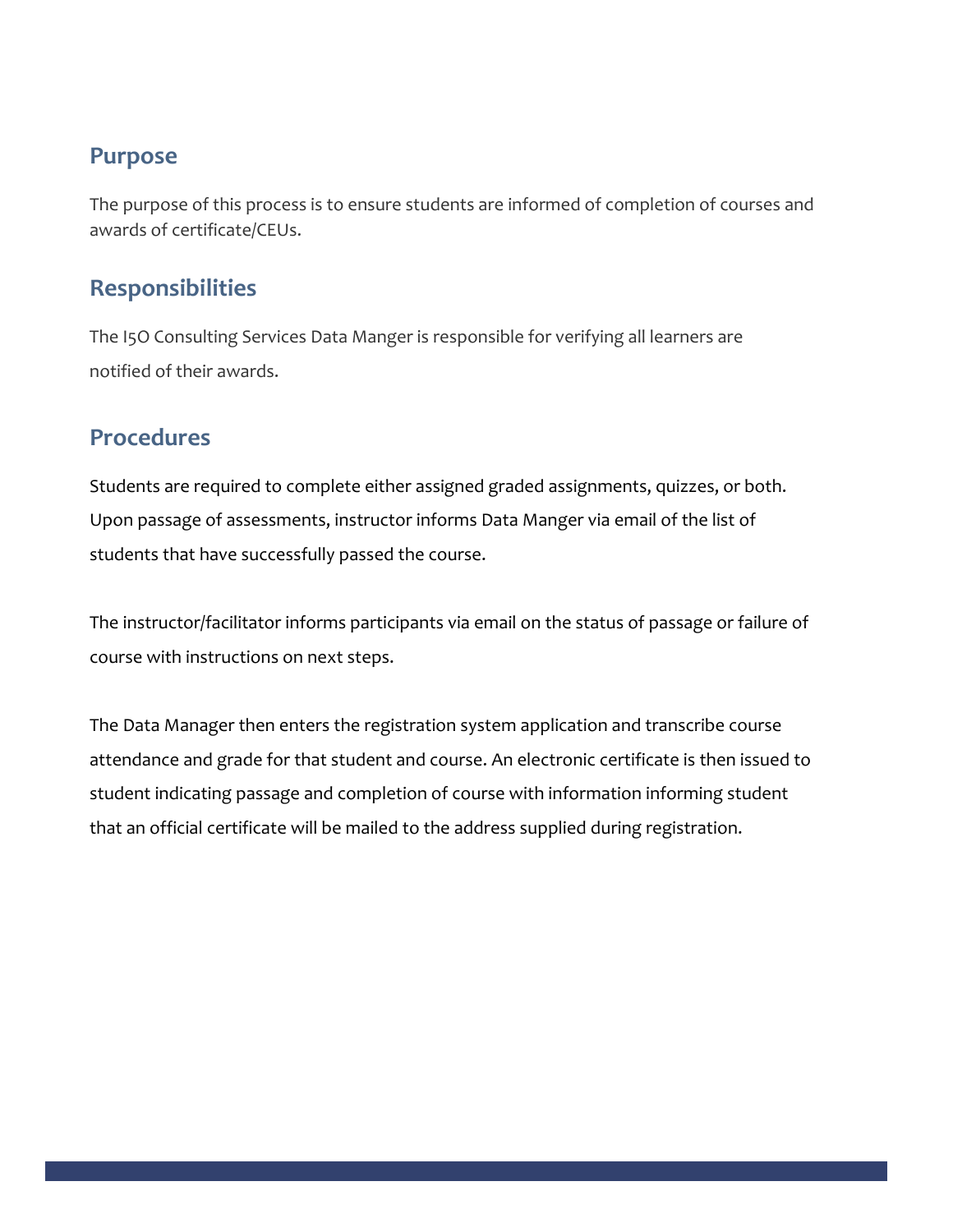### **Learner Notification (SOP)**

| Process Name:            | Author (Date):              |                             | Approver (Date): Remark (Department Name, SOP ID, etc.) |  |
|--------------------------|-----------------------------|-----------------------------|---------------------------------------------------------|--|
| Learner Notification:    | Nancy Cotton,<br>12/10/2020 | Teresa Boone,<br>12/13/2020 |                                                         |  |
| Responsible Audience     |                             | References                  |                                                         |  |
| Data Manager, Instructor |                             | SOP Manual                  |                                                         |  |
| This SOP's Purpose/Goal  |                             |                             |                                                         |  |

Detailed process for notification of passage or failure learner records.

#### Standard Operation:

#### 1. **Notification of completion.**

a. Email received from facilitator/instructor indicating passage or failure.

#### 2. **Database records updated.**

a. Updated in web application "GoSignMeUp"

(https://subr.gosignmeup.com/Public/Course/Browse).

b. Data manager logs into system using administrator username and password and edit program information by;

1. At home screen click on 'course grid' icon.

2. In search field enter in name of course that needs records updated.

3. For a bundle track which includes 8 modules, each module will have to be selected and transcribed. If it is just one module then select that module and transcribe student.

4. Select the module to transcribe grade and then select 'transcribe' in actions field.

5. Transcribe window will open, check student name, then for any CEU credit hours enter the hours, for grade enter grade.

6. Select 'transcribe check' and then hit 'submit'.

#### 3. **Notification of passage/failure:**

1. After student passing grades transcribed.

2. Electronic certification is submitted and emailed to students with notification of official shipment of hard copy of certificate.

3. Students who do not pass are notified by instructor of status and given instructions with option to take course again.

| <b>Revision History:</b> |                     |            |              |  |  |  |  |  |
|--------------------------|---------------------|------------|--------------|--|--|--|--|--|
| Version                  | <b>Revised By:</b>  | IDate:     | Approved By: |  |  |  |  |  |
|                          | <b>Nancy Cotton</b> | 5/30/2020  | 5/31/2020    |  |  |  |  |  |
| 2.0                      | Nancy Cotton        | 12/10/2020 | 12/13/2020   |  |  |  |  |  |